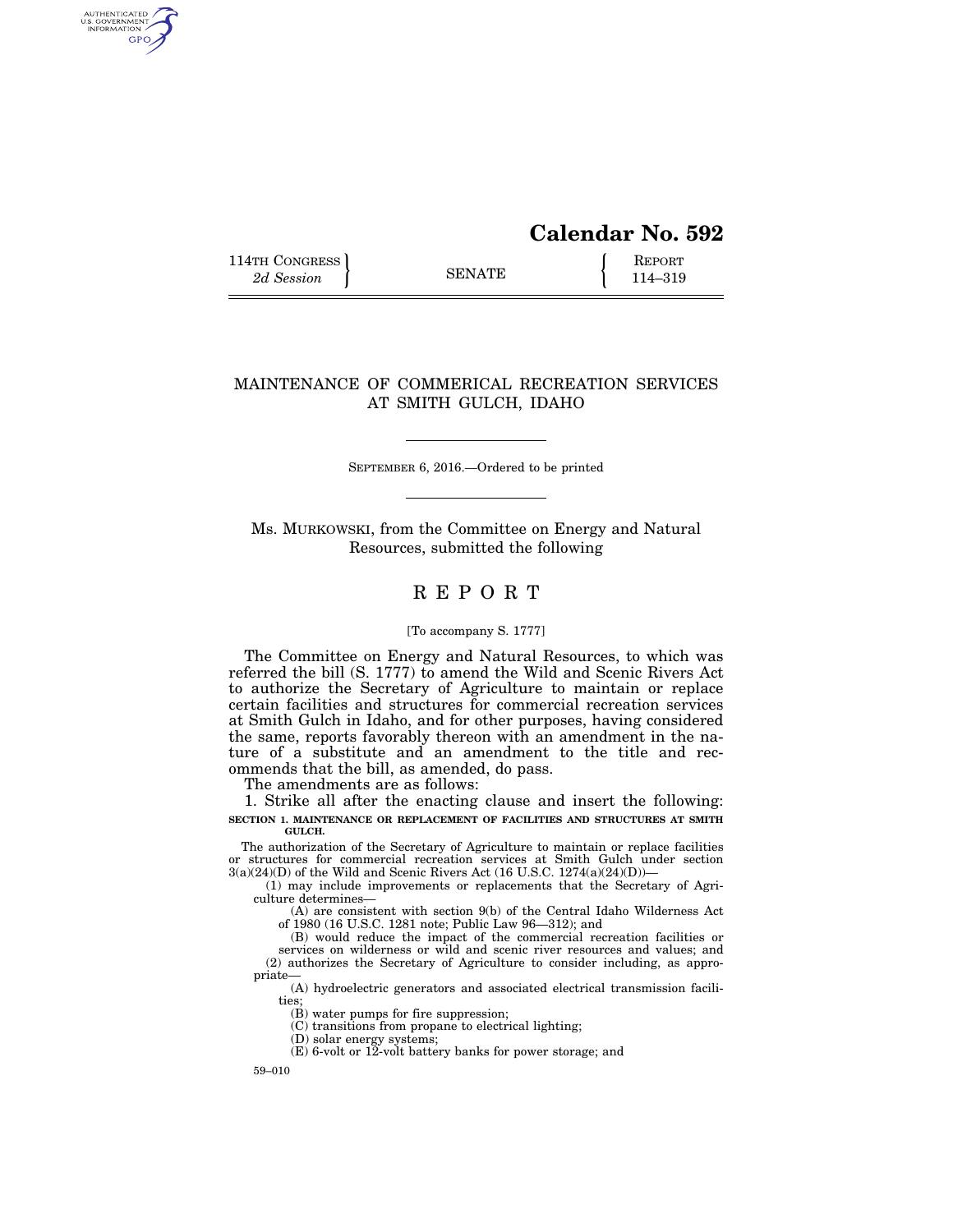(F) other improvements or replacements which are consistent with this section that the Secretary of Agriculture determines appropriate.

2. Amend the title so as to read: ''A bill to authorize the Secretary of Agriculture to maintain or replace certain facilities and structure for commercial recreation services at Smith Gulch in Idaho, and for other purposes.''.

#### PURPOSE

The purpose of S. 1777 is to authorize the Secretary of Agriculture to maintain or replace certain facilities and structures for commercial recreation services at Smith Gulch in Idaho.

#### BACKGROUND AND NEED

Smith Gulch is located within the main Salmon Wild River corridor in the Frank Church-River of No Return Wilderness in Idaho. Both the Wild and Scenic River and Wilderness were designated in the Central Idaho Wilderness Act of 1980 (16 U.S.C. 1132). The Act mandates that the main Salmon River corridor be managed according to the requirements of the Wild and Scenic Rivers Act.

In 2004, Congress amended the Wild and Scenic Rivers Act (16 U.S.C. 1271 et seq.) to direct the U.S. Forest Service (USFS) to continue the established use and occupancy of three commercial recreation services including the services at Smith Gulch (Public Law 108 447). Currently, the USFS does not interpret the 2004 Act as providing the authority to allow the Lodge at Smith Gulch to make improvements or replacements to the facilities and structures needed to provide recreational services that require the use of certain mechanized equipment.

#### LEGISLATIVE HISTORY

S. 1777 was introduced by Senators Risch and Crapo on July 15, 2015. The Subcommittee on Public Lands, Forests, and Mining held a hearing on S. 1777 on April 21, 2016.

In the 113th Congress, Representative Simpson introduced a bill similar to S. 1777, H.R. 4283. The Subcommittee on Public Lands and Environmental Regulation held a hearing on H.R. 4283 on June 10, 2014. The Committee on Natural Resources reported H.R. 4283 favorably with an amendment in the nature of a substitute on June 19, 2014. The House of Representatives passed H.R. 4283, as amended, by a vote of 398–1 on September 8, 2015. No similar legislation was introduced in the Senate during the 113th Congress.

In the House of Representatives, Representative Simpson introduced a similar bill, H.R. 2312, on May 13, 2015.

The Committee on Energy and Natural Resources met in open business session on July 13, 2016, and ordered S. 1777 favorably reported as amended.

#### COMMITTEE RECOMMENDATION

The Senate Committee on Energy and Natural Resources, in open business session on July 13, 2016, by a majority voice vote of a quorum present, recommends that the Senate pass S. 1777, if amended as described herein.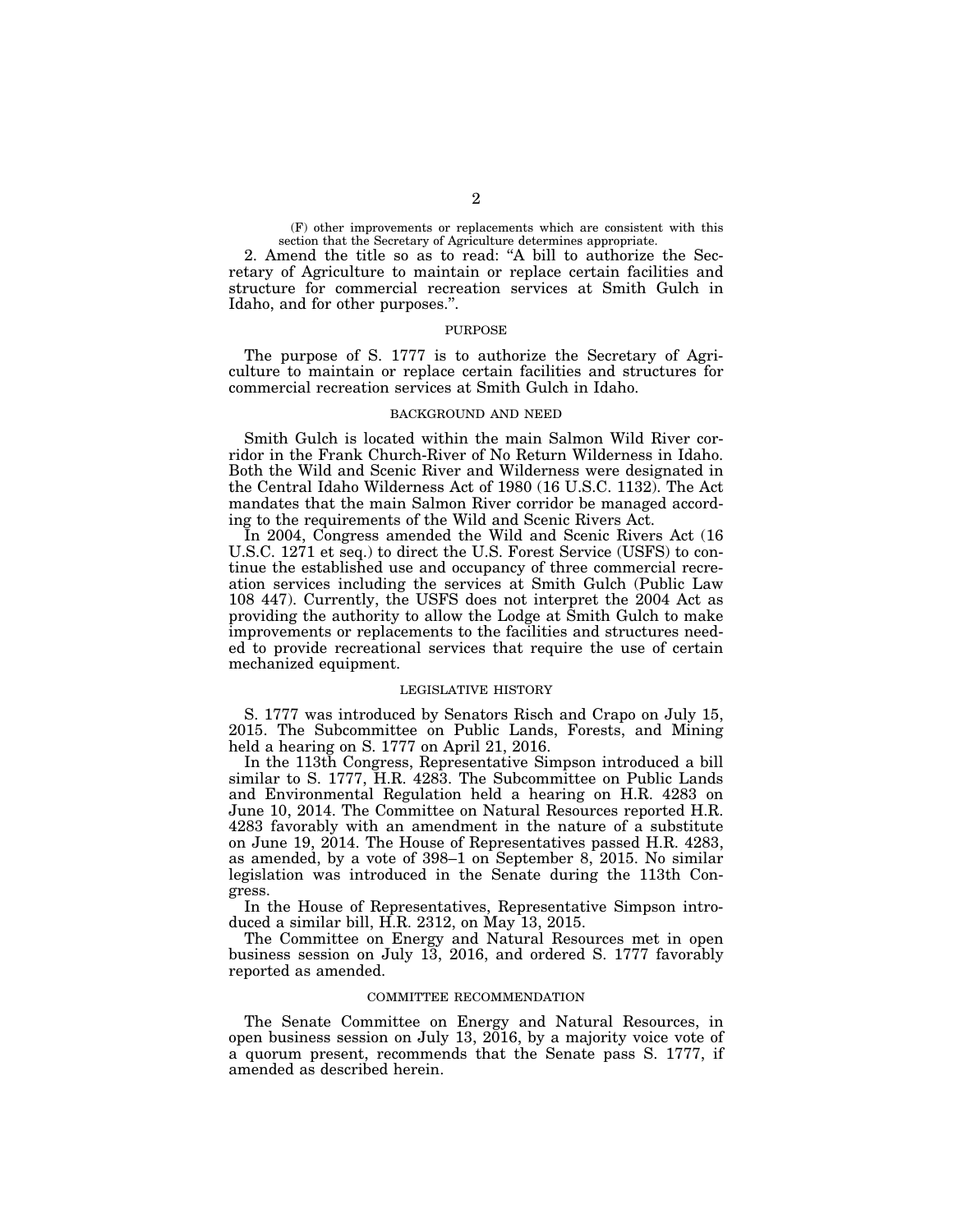#### COMMITTEE AMENDMENTS

During its consideration of S. 1777, the Committee adopted an amendment in the nature of a substitute and an amendment to the title.

The amendment in the nature of a substitute would provide clarification that the authorization of the Secretary of Agriculture to maintain or replace facilities and structures for commercial services at Smith Gulch under the Wild and Scenic Rivers Act may include improvements or replacements that are consistent with the Central Idaho Wilderness Act and would reduce impacts on wilderness or wild and scenic river resources and values. In addition, the amendment authorizes the Secretary to consider including certain other improvements or replacements listed in the amendment or other improvements or replacements that the Secretary deems appropriate. The amendment does not amend the Wild and Scenic Rivers Act as the original bill did.

#### SECTION-BY-SECTION ANALYSIS

### *Section 1. Maintenance or replacement of facilities and structures at Smith Gulch*

Section 1 provides clarification that the authorization of the Secretary of Agriculture to maintain or replace facilities and structures for commercial services at Smith Gulch under the Wild and Scenic Rivers Act may include improvements or replacements that are consistent with the Central Idaho Wilderness Act of 1980 and would reduce impacts on wilderness or wild and scenic river resources and values. Section 1 also authorizes the Secretary to consider including, as appropriate, certain other improvements or replacements including hydroelectric generators and associated electrical transmission facilities; water pumps for fire suppression, transitions from propane to electrical lighting; solar energy systems; 6-volt or 12-volt battery banks for power storage; and other improvements or replacements that are consistent with these that the Secretary deems appropriate.

#### COST AND BUDGETARY CONSIDERATIONS

The following estimate of costs of this measure has been provided by the Congressional Budget Office:

# U.S. CONGRESS, CONGRESSIONAL BUDGET OFFICE, *Washington, DC, August 8, 2016.*

Hon. LISA MURKOWSKI, *Chairman, Committee on Energy and Natural Resources, U.S. Senate, Washington, DC.* 

DEAR MADAM CHAIRMAN: The Congressional Budget Office has prepared the enclosed cost estimate for S. 1777, a bill to amend the Wild and Scenic Rivers Act to authorize the Secretary of Agriculture to maintain or replace certain facilities and structures for commercial recreation services at Smith Gulch in Idaho, and for other purposes.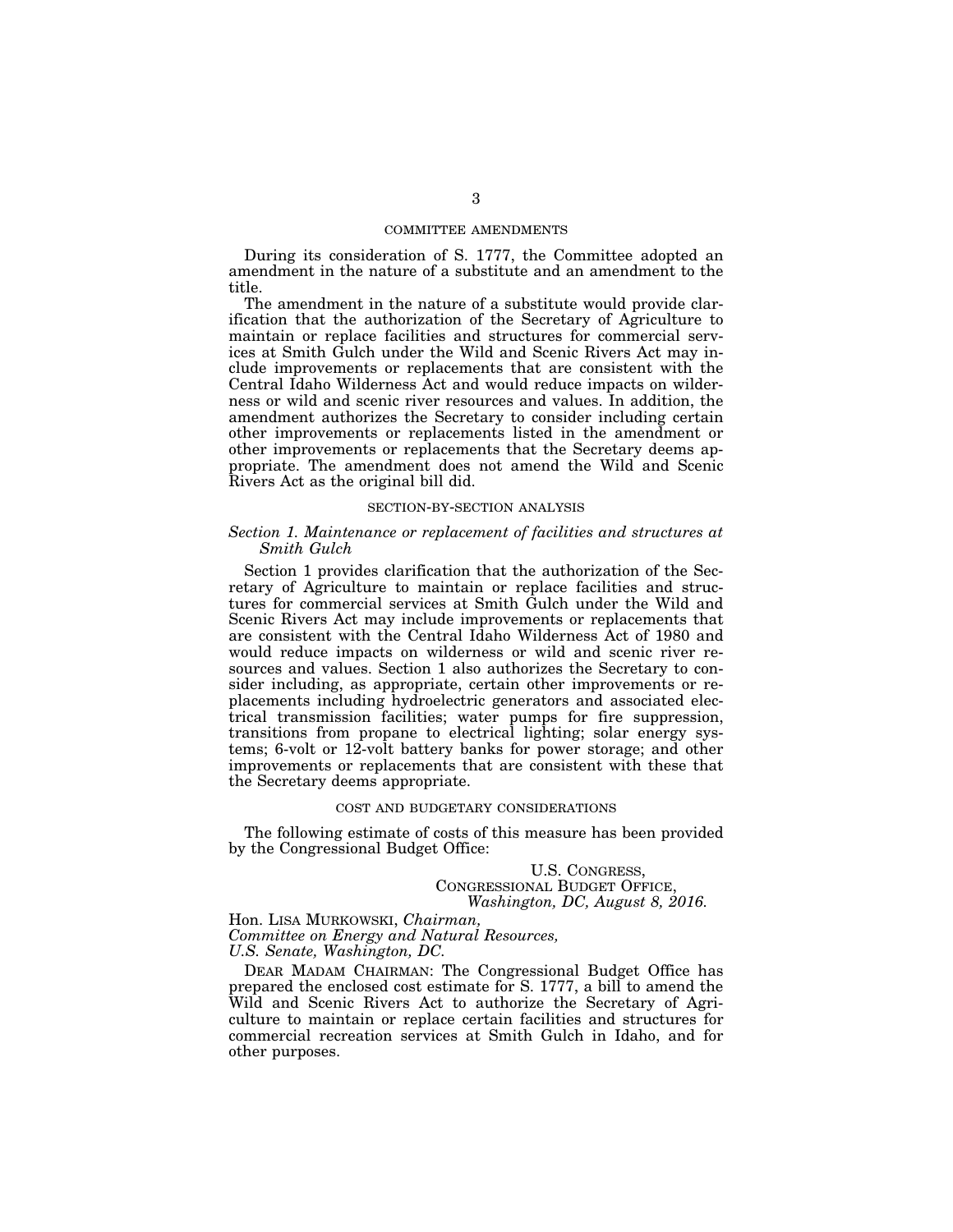If you wish further details on this estimate, we will be pleased to provide them. The CBO staff contact is Jeff LaFave.

Sincerely,

MARK P. HADLEY (For Keith Hall).

Enclosure.

## *S. 1777—A bill to amend the Wild and Scenic Rivers Act to authorize the Secretary of Agriculture to maintain or replace certain facilities and structures for commercial recreation services at Smith Gulch in Idaho, and for other purposes*

S. 1777 would authorize the Forest Service to allow three providers of commercial recreation services in the Salmon-Challis National Forest in Idaho to construct or improve certain facilities. Those recreation services currently operate under special use permits that do not allow those types of projects. Under the bill, if the operators of those recreation services request authorization to undertake those projects, the agency would be required to conduct environmental reviews. Any costs to carry out those reviews would be covered by cost-recovery fees assessed on the recreation services.

Based on information provided by the Forest Service, CBO estimates that enacting the bill would increase offsetting receipts from cost-recovery fees and associated direct spending; therefore, pay-asyou-go procedures apply. However, CBO estimates that any net effect on direct spending would be negligible. Enacting the bill would not affect revenues.

CBO estimates that enacting the legislation would not increase net direct spending or on-budget deficits in any of the four consecutive 10-year periods beginning in 2027.

S. 1777 contains no intergovernmental or private-sector mandates as defined in the Unfunded Mandates Reform Act and would not affect the budgets of state, local, or tribal governments.

The CBO staff contact for this estimate is Jeff LaFave. The estimate was approved by Theresa Gullo, Assistant Director for Budget Analysis.

#### REGULATORY IMPACT EVALUATION

In compliance with paragraph 11(b) of rule XXVI of the Standing Rules of the Senate, the Committee makes the following evaluation of the regulatory impact which would be incurred in carrying out S. 1777. The bill is not a regulatory measure in the sense of imposing Government-established standards or significant economic responsibilities on private individuals and businesses.

No personal information would be collected in administering the program. Therefore, there would be no impact on personal privacy.

Little, if any, additional paperwork would result from the enactment of S. 1777, as ordered reported.

#### CONGRESSIONALLY DIRECTED SPENDING

S. 1777, as ordered reported, does not contain any congressionally directed spending items, limited tax benefits, or limited tariff benefits as defined in rule XLIV of the Standing Rules of the Senate.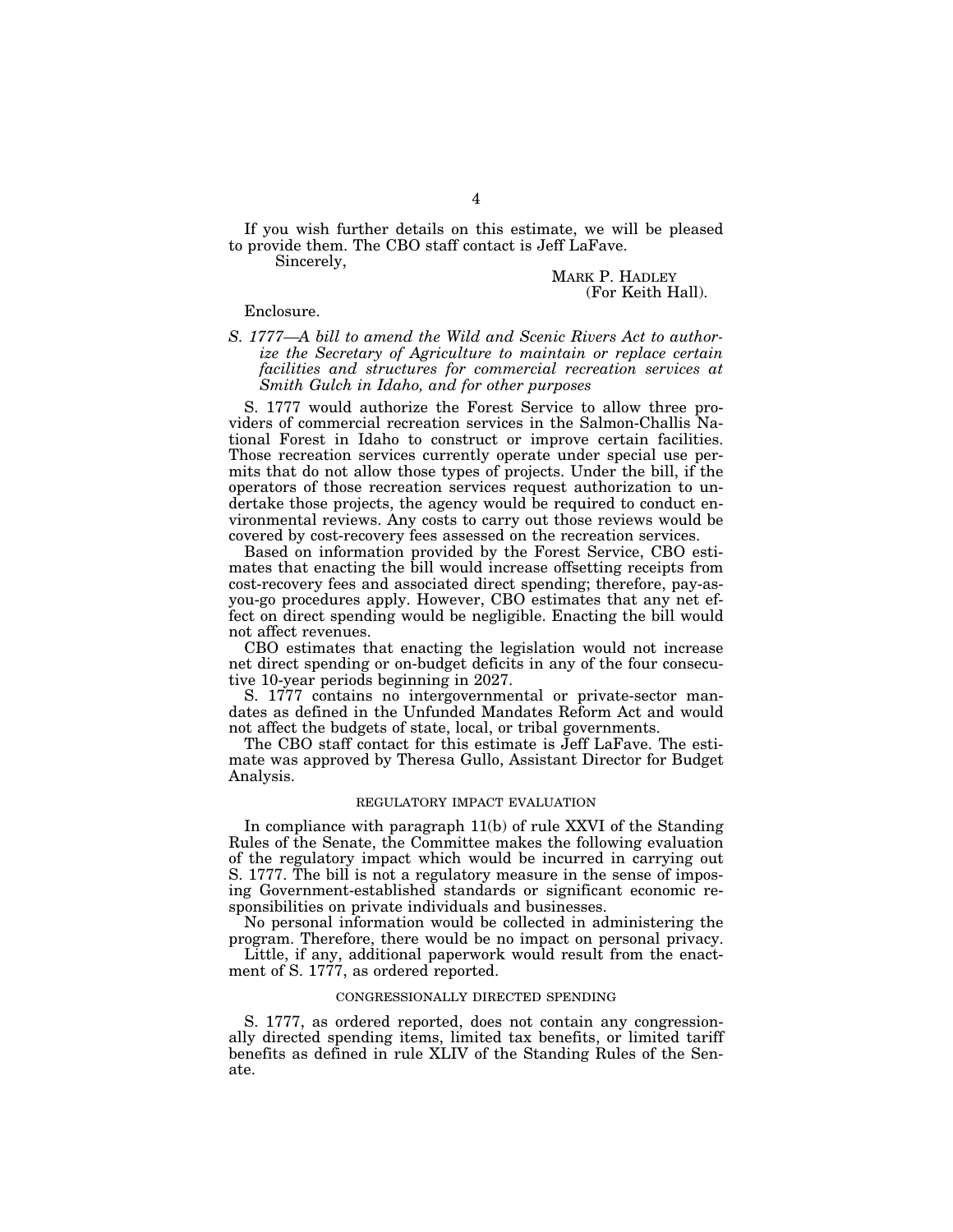The testimony provided by the U.S. Forest Service at the April 21, 2016, Subcommittee on Public Lands, Forests, and Mining hearing on S. 1777 follows:

STATEMENT OF GLENN CASAMASSA, ASSOCIATE DEPUTY CHIEF, NATIONAL FOREST SYSTEM, U.S. FOREST SERVICE, U.S. DEPARTMENT OF AGRICULTURE

Mr. Chairman and members of the Subcommittee, thank you for the opportunity to present the views of the U.S. Department of Agriculture (USDA) regarding S. 1777, To amend the Wild and Scenic Rivers Act.

The Department opposes S. 1777 because it would create a negative precedent for other commercial recreation service providers on wild and scenic rivers across the nation. We hope to work with Senator Risch and Senator Crapo to find a solution that is mutually beneficial to their constituents and the Forest Service.

More than 200 rivers in 40 states and the Commonwealth of Puerto Rico comprise the National Wild and Scenic River System. More than 12,000 river miles are protected reflecting tremendous geographic diversity, from the remote rivers of Alaska, Idaho and Oregon to rivers threading through the rural countryside of Massachusetts, New Hampshire, and Ohio.

Smith Gulch is located within the Main Salmon Wild River corridor, located within the Frank Church-River of No Return Wilderness in Idaho. Both the Wild River and Wilderness were designated as such by the Central Idaho Wilderness Act of 1980 (16 U.S.C. 1132). The Act mandates that the Main Salmon River corridor be managed according to the requirements of the Wild and Scenic Rivers Act.

Public Law 108–447, enacted in 2004, amended the Wild and Scenic Rivers Act, 16 U.S.C. § 1274(a)(24)(D), and directed that the Forest Service continue to authorize the established use and occupancy of three commercial recreation services within the Main Salmon River Corridor, including the services at Smith Gulch. Such continued authorization is to be subject to such reasonable regulation as the Secretary deems appropriate, including rules that would provide for revocation for noncompliance, and upon revocation, reoffering the concession through a competitive process.

The facilities and structures for commercial recreation services at Smith Gulch in Idaho are authorized and operated under a 20-year Term Special Use permit to River of No Return Lodge, Inc. (Permit #NFK299), issued and administered by the Salmon-Challis National Forest. The current permit authorizes gas-powered water pumps for emergency fire suppression. The permit is authorized under the authority of the Act of March 4, 1915, as amended July 28, 1956, (16 U.S.C. 497). This permit is issued with provisions and terms similar to those of recreation fa